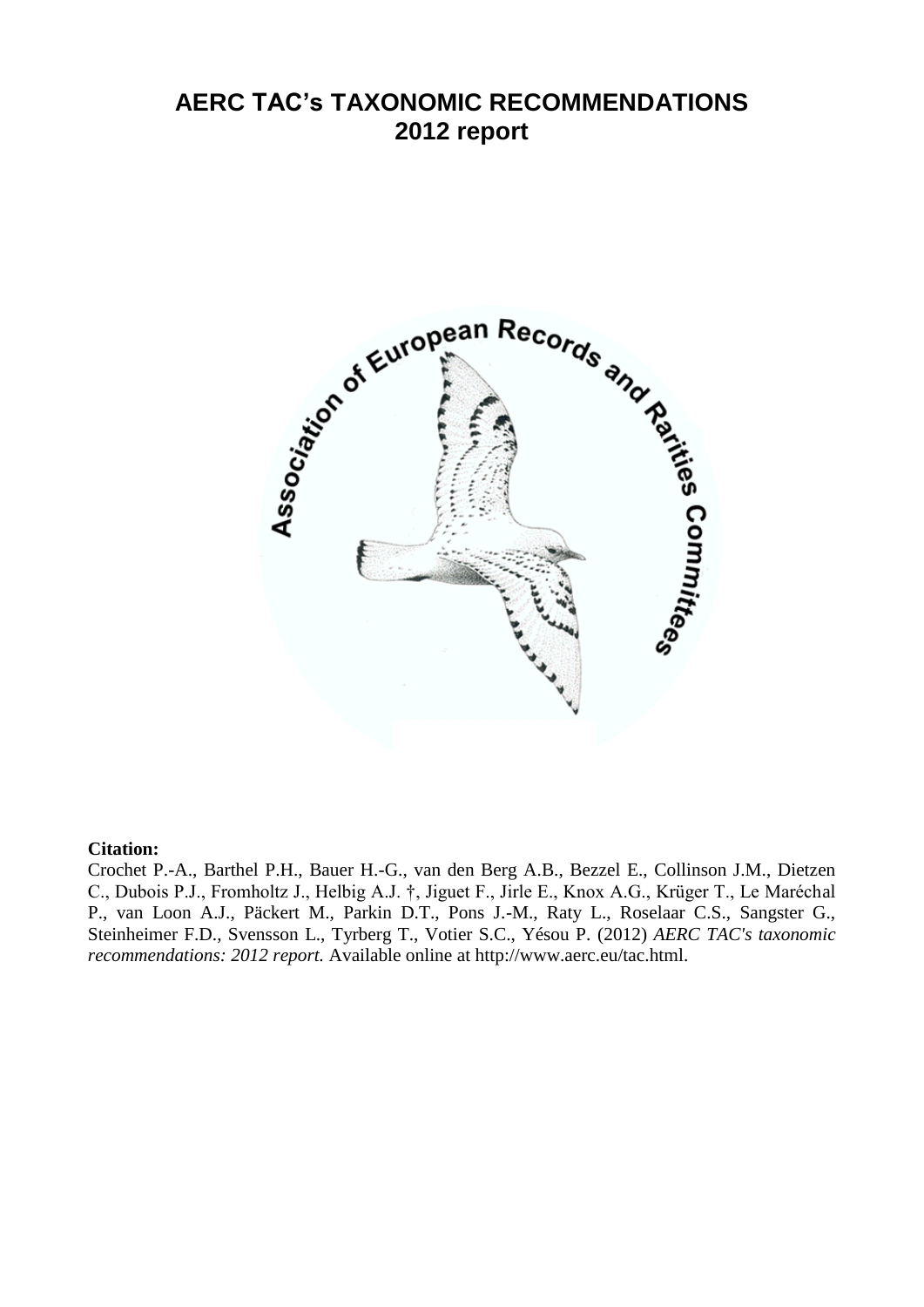# **Introduction**

This document constitutes the official 2012 AERC TAC recommendations for species-level systematics and nomenclature of Western Palearctic birds. For full information on the TAC and its history, please refer to the documents on the AERC web page www.aerc.eu, including the minutes of the AERC meetings (http://www.aerc.eu/minutes.html) and the TAC pages (www.aerc.eu/tac.html).

#### **The format of this document follows the previous TAC recommendations (Crochet et al. 2010), which see for details.**

The TAC has five members: Taxonomic Sub-committee of the British Ornithologists' Union Records Committee (BOURC-TSC, UK), Commission de l'Avifaune Française (CAF, France), Swedish Taxonomic Committee (STC, Sweden), Commissie Systematiek Nederlandse Avifauna (CSNA, Netherlands) and Kommission Artenliste der Vögel Deutschlands der Deutschen Ornithologen-Gesellschaft (German TC, Germany). As decided previously, systematic changes are based on decisions published by, or directly passed to the TAC chairman, by these taxonomic committees (TCs).

In this document, the **support** for each case is given as **yes / no / not addressed.**

Note that several TAC members sent some of their votes directly to the TAC chairman, either without publishing a decision on the case (when this did not affect their national list) or prior to the publication of their own decisions in order not to delay the publication of the TAC recommendations. **There might thus be some discrepancy between the support indicated here and the "relevant taxonomic committee publications" section**; this is not necessarily a mistake.

**The species sequence** (the higher-level systematics i.e. the family and order names and the order of the species in the species list) has still largely not been addressed by the AERC TAC. This document and the corresponding list of birds of the Western Palearctic thus still follow the sequence in Voous (1973; 1977a; b) except for a few decisions adopted by the AERC here or in the previous report. This species sequence and the corresponding higher-level systematics are now known to grossly misrepresent avian species relationships in many cases and updating them remains a major task for the TAC.

**Systematics below the species rank** is not part of the TAC remit. Subspecies lists that are given for some cases are based on the IOC world bird list version 3.0 (http://www.worldbirdnames.org/ioc-lists/master-list/) and are purely indicative. They do not necessarily reflect the views of the TAC members.

**Authorship** follows the same convention as in Crochet et al. (2010): in addition to the two chairmen of the TAC, members of the national taxonomic committees who were responsible for the decisions that fed into the report are listed in alphabetic order. This should not be interpreted as suggesting that they support every individual conclusion contained here.

This document is certainly not free from mistakes. One of the advantages of posting it on the web is that mistakes can easily be corrected, so please **send any comments, suggestions or corrections** to Pierre-André Crochet (pierre-andre.crochet at cefe.cnrs.fr).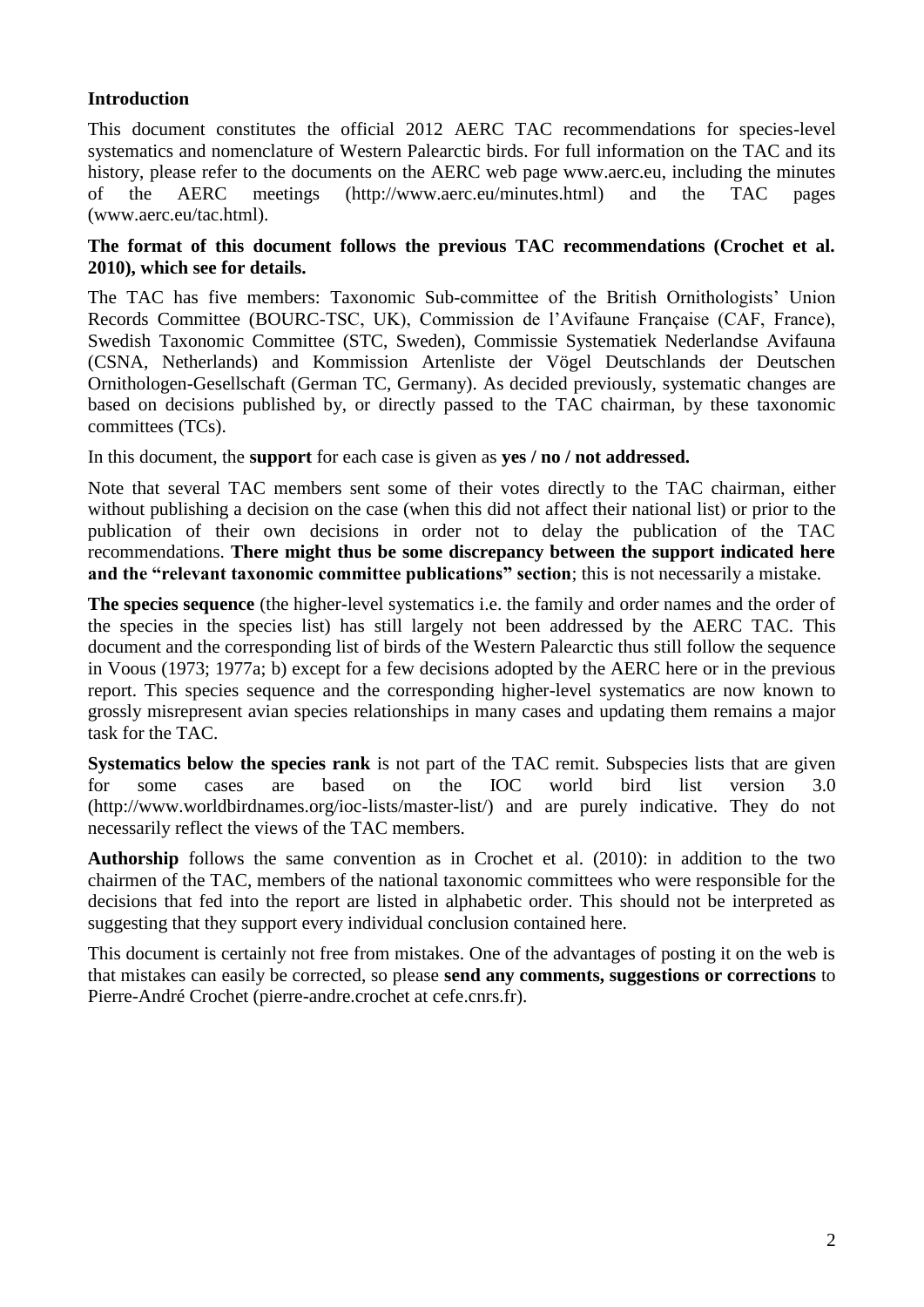# **AERC TAC 2012 recommendations**

#### **Crested Honey Buzzard** *Pernis ptilorhynchus*

Notice the correct spelling; Voous (1973) used the spelling *ptilorhyncus* for the specific epithet. As explained by Dickinson (2012), this name first appeared as *ptilorhynchus* on the wrappers of the eighth part ("livraison") of the plates of Temminck and Laugier, which were published in 1821, two years before Temminck's text (1823, see Dickinson 2012 for references of these works) where the spelling *ptilorhyncus* is used. The original spelling is thus *ptilorhynchus*, which had been already used on the AERC WP list (Crochet & Joynt 2011) without justification.

**Kentish Plover** *Charadrius alexandrinus* (polytypic: *alexandrinus* and extralimital *dealbatus* and *seebohmi*)

**Snowy Plover** *Charadrius nivosus* (extralimital; polytypic: *nivosus* and *occidentalis*) Support: 4/0/1. This treatment is favoured by four TAC members; the CSNA did not address it. Relevant taxonomic committee publications: Helbig (in Bauer et al. 2005, Germany), Sangster et al. (2011, on behalf of the BOURC-TSC).

#### **Species sequence of** *Merops*

Based on molecular phylogeny of the genus *Merops* (Marks et al. 2007), the species of *Merops* on the WP list should be listed as follows:

Green Bee-eater *Merops orientalis*

European Bee-eater *Merops apiaster*

Blue-cheeked Bee-eater *Merops persicus*

Support: this case has not been addressed by any TC yet but has been discussed within the TAC and this treatment is accepted by all TC members.

# **Rüppell's Warbler** *Sylvia ruppeli* **(was** *Sylvia rueppelli***)**

Notice the correct spelling. Temminck used the spelling *ruppeli* in the text for the plate 245 and *ruppelii* in the "Tableau méthodique". As explained by Dickinson (2001), the plate 245 and the accompanying text were published in 1823 while the "Tableau méthodique" was published after 1836 (in 1838 or 1839 according to Dickinson pers. com.). The original spelling is thus *ruppeli*. The specific epithet is sometimes spelt *rueppelli* because the species is dedicated to the nineteenthcentury German naturalist Eduard Rüppell. However, the spelling Ruppel is used consistently by Temminck throughout the text and for the French name ("Bec-fin Ruppel"), making it clear that the spelling is not an inadvertent error. The conditions of Article 32.5.1 of the International Code of Zoological Nomenclature (ICZN 1999, the Code hereafter) are thus clearly not met. There is no use of the umlaut either anywhere in the text or in any of the spelling of the specific epithet used by Temminck. In conclusion, neither the addition of "e" after "u" nor the addition of a second "l" are justified by the Code, and these changes are unjustified emendations (see also Peterson 2002).

**Eurasian Bullfinch** *Pyrrhula pyrrhula* (polytypic: 8 subspecies in the Western Palearctic and 3 extralimital subspecies)

**Azores Bullfinch** *Pyrrhula murina* (split from *P. pyrrhula*; monotypic).

Support:  $5/0/0$ . This treatment is favoured by all five TAC members. Relevant taxonomic committee publications: Helbig and Barthel (in Bauer et al. 2005, Germany), Sangster et al. (2011, on behalf of the BOURC-TSC).

# **Blue Grosbeak** *Passerina caerulea* **(was** *Guiraca caerulea***)**

Should the species be admitted on the WP list, it should be inserted after *Passerina cyanea*. Support: 4/0/1. This treatment is favoured by four TAC members, the CSNA did not address it. Relevant taxonomic committee publications: Sangster et al. (2004, on behalf of the BOURC-TSC), Anderson et al. (2007, on behalf of the STC).